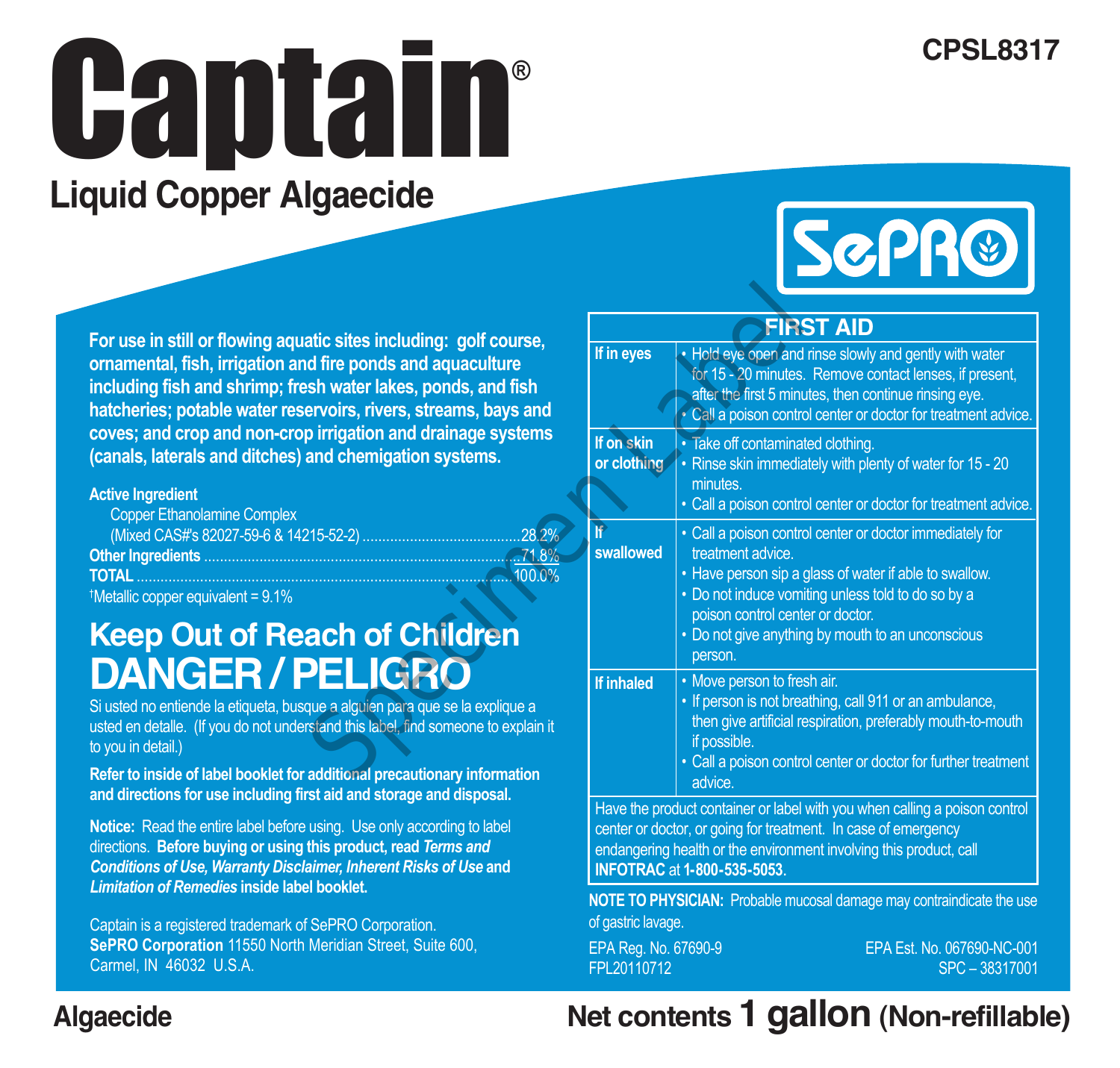#### **PRECAUTIONARY STATEMENTS**

**Hazards to Humans and Domestic Animals**

## **KEEP OUT OF REACH OF CHILDREN DANGER / PELIGRO**

Si usted no entiende la etiqueta, busque a alguien para que se la explique a usted en detalle. (If you do not understand this label, find someone to explain it to you in detail.)

**Corrosive. Causes irreversible eye damage. Causes skin irritation. Harmful if swallowed. Harmfull if absorbed through skin. Harmful if inhaled. Do not get in eyes, on skin, or on clothing. Avoid breathing mist or spray vapor. When handling, wear protective eyewear, clothing, and chemical-resistant gloves as described under the section of this label pertaining to Personal Protective Equipment (PPE). Wash skin thoroughly with soap and water after handling and before eating, drinking, chewing gum, or using tobacco. Remove and wash contaminated clothing before reuse**. eye damage. Causes skin irritation. Harmful if swallowed. I<br>to get in eyes, on skin, or on clothing. Avoid breathing mist o<br>ng, and chemical-resistant gloves as described under the set<br>((PPE). Wash skin thoroughly with so

For applications in waters destined for use as drinking water, those waters must receive additional and separate potable water treatment. Do not apply more than 1.0 ppm as metallic copper in any waters.

#### **PERSONAL PROTECTIVE EQUIPMENT (PPE)**

Some materials that are chemical-resistant to this product are barrier laminate, butyl rubber ≥14 mils, or nitrile rubber ≥14 mils. If you want more options, follow the instructions for category A on an EPA chemical-resistant category selection chart.

#### **Mixers, loaders, applicators and other handlers must wear the following:**

- Coveralls worn over short-sleeved shirt and short pants;
- Socks and chemical resistant footwear;
- Chemical-resistant gloves (such as nitrile or butyl rubber);
- Protective eyewear (such as goggles, safety glasses, or face shield); and
- A chemical-resistant apron when mixing and loading or cleaning equipment.

Follow manufacturer's instructions for cleaning/maintaining PPE. If no such instructions for washables exist, use detergent and hot water. Keep and wash PPE separately from other laundry. Discard clothing and other absorbent material that have been drenched or heavily contaminated with this product's concentrate. Do not reuse them.

### **USER SAFETY RECOMMENDATIONS**

#### **Users should:**

- Wash the outside of gloves before removing.
- Wash hands before eating, drinking, chewing gum, using tobacco, or using the toilet.
- Remove clothing/PPE immediately if pesticide gets inside. Then wash thoroughly and put on clean clothing.
- Remove PPE immediately after handling this product. As soon as possible, wash thoroughly and change into clean clothing.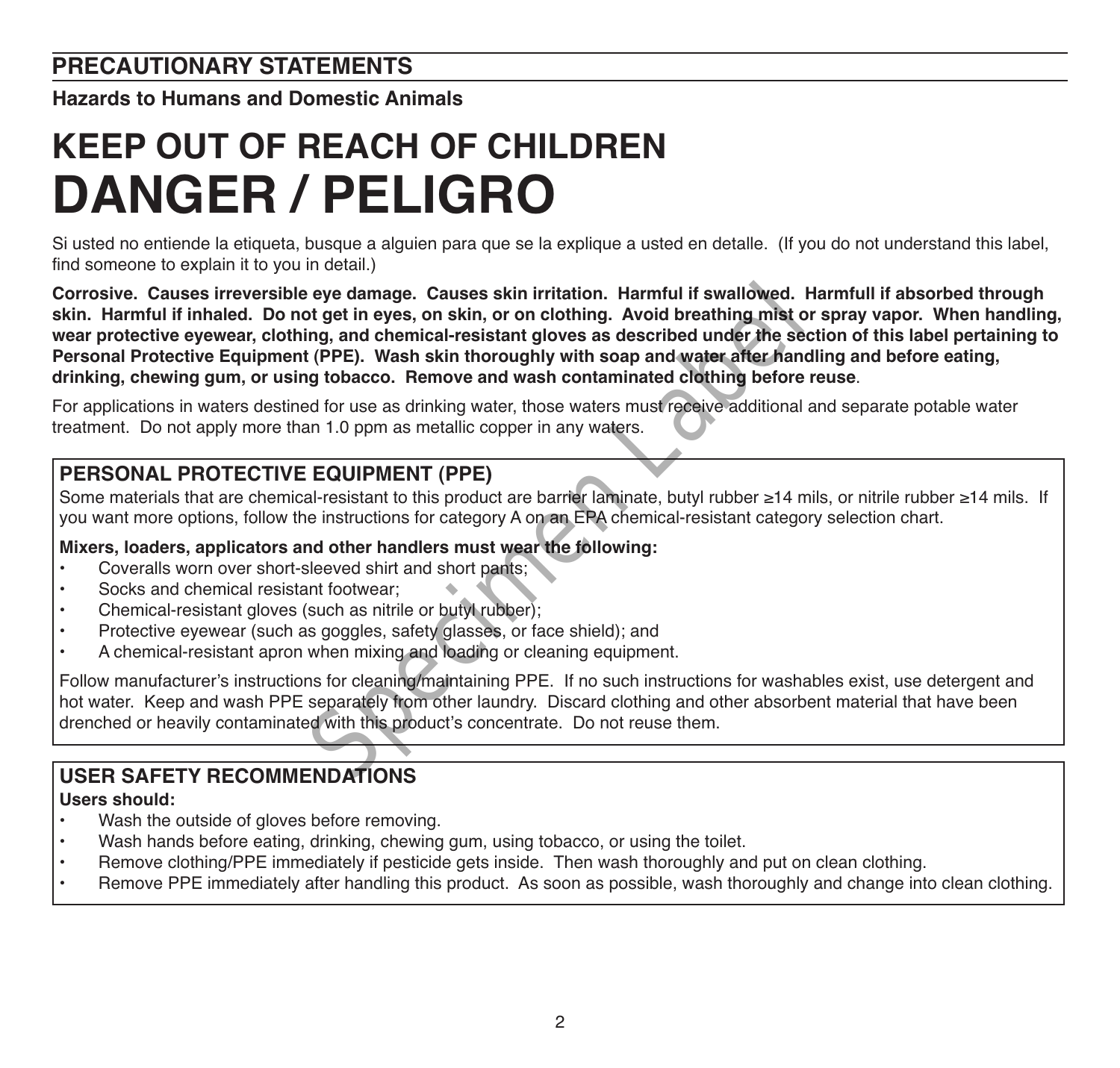### **ENVIRONMENTAL HAZARDS**

This pesticide is toxic to fish and aquatic invertebrates. Waters treated with this product may be hazardous to aquatic organisms. Treatment of aquatic weeds and algae can result in oxygen loss from decomposition of dead algae and weeds. This oxygen loss can cause fish and invertebrate suffocation. To minimize this hazard, do not treat more than ½ of the water body to avoid depletion of oxygen due to decaying vegetation. Wait at least 14 days between treatments. Begin treatment along the shore and proceed outwards in bands to allow fish to move into untreated areas. Consult with the State or local agency with primary responsibility for regulating pesticides before applying to public waters, to determine if a permit is required.

Certain water conditions including low pH (<6.5), low dissolved organic carbon (DOC) levels (3.0 mg/L or lower), and "soft" waters (i.e. alkalinity less than 50 mg/L), increases the potential acute toxicity to non-target aquatic organisms. Do not use in waters containing trout or other fish species that are highly sensitive to copper if the alkalinity is less than 50 ppm. Fish toxicity generally decreases when the hardness of water increases. Captain must not be used in ornamental ponds containing Koi.

#### **DIRECTIONS FOR USE**

It is a violation of Federal Law to use this product in a manner inconsistent with its labeling. Read all directions for use carefully before applying this product. Use only according to label directions.

Do not apply this product in a way that concentrate will contact workers or other persons, either directly or through drift; only protected handlers may be in close proximity to the mixing area or application equipment while in use.

**Obtain Required Permits:** Consult with appropriate state or local pesticide and/or water authorities before applying this product in or around pubic waters. Permits and posting or treatment notification may be required by state, Tribal, or local public agencies.

#### **PRODUCT INFORMATION**

Captain is a chelated copper formulation that is effective in controlling a broad range of green and blue-green (cyanobacteria) algae, including filamentous, planktonic and macrophytic. Captain is also an effective herbicide on submersed weed species with susceptibility to copper. The ethanolamines in Captain reduce the precipitation of copper with carbonates and bicarbonates in the water.

Use the lower concentrations/rates in softer water (<50 ppm alkalinity) or when treating species with greater susceptibility to Captain; use higher concentrations/rates in harder water (>50 ppm alkalinity) and when treating heavier infestations and/or less susceptible species. water increases. Captain must not be used in omamental ponds<br>
water increases. Captain must not be used in omamental ponds<br>
yies this product in a manner inconsistent with its labeling. Read a<br>
conly according to label dir

#### **Treatment Notes**

Performance of Captain is enhanced under certain conditions. It is recommended to consult a SePRO Aquatic Specialist for guidance in implementing a treatment program to achieve optimal results. The following apply to the use of Captain to achieve optimum effectiveness:

- Treat when growth first begins to appear (if possible) or when target vegetation is actively growing.
- Apply in a manner that will ensure even distribution of Captain within the treatment area.
- Use a high-pressure surface spray application to break up dense floating algal mats.
- In heavily infested areas, a second application may be necessary. Retreat areas if regrowth begins to appear or if seasonal control is desired. Repeating application of Captain too soon after initial application may have no effect.

#### **Precautions and Restrictions**

- Do not apply Captain directly to, or otherwise permit it to come into contact with any desirable plants as injury may result.<br>• Do not apply in such a way that concentrated Captain comes in contact with crops, ernamental
- Do not apply in such a way that concentrated Captain comes in contact with crops, ornamentals, grass or other desirable plants.
- Wash spray equipment thoroughly before and after each application.
- Contents may cause bluing where marcite has been etched.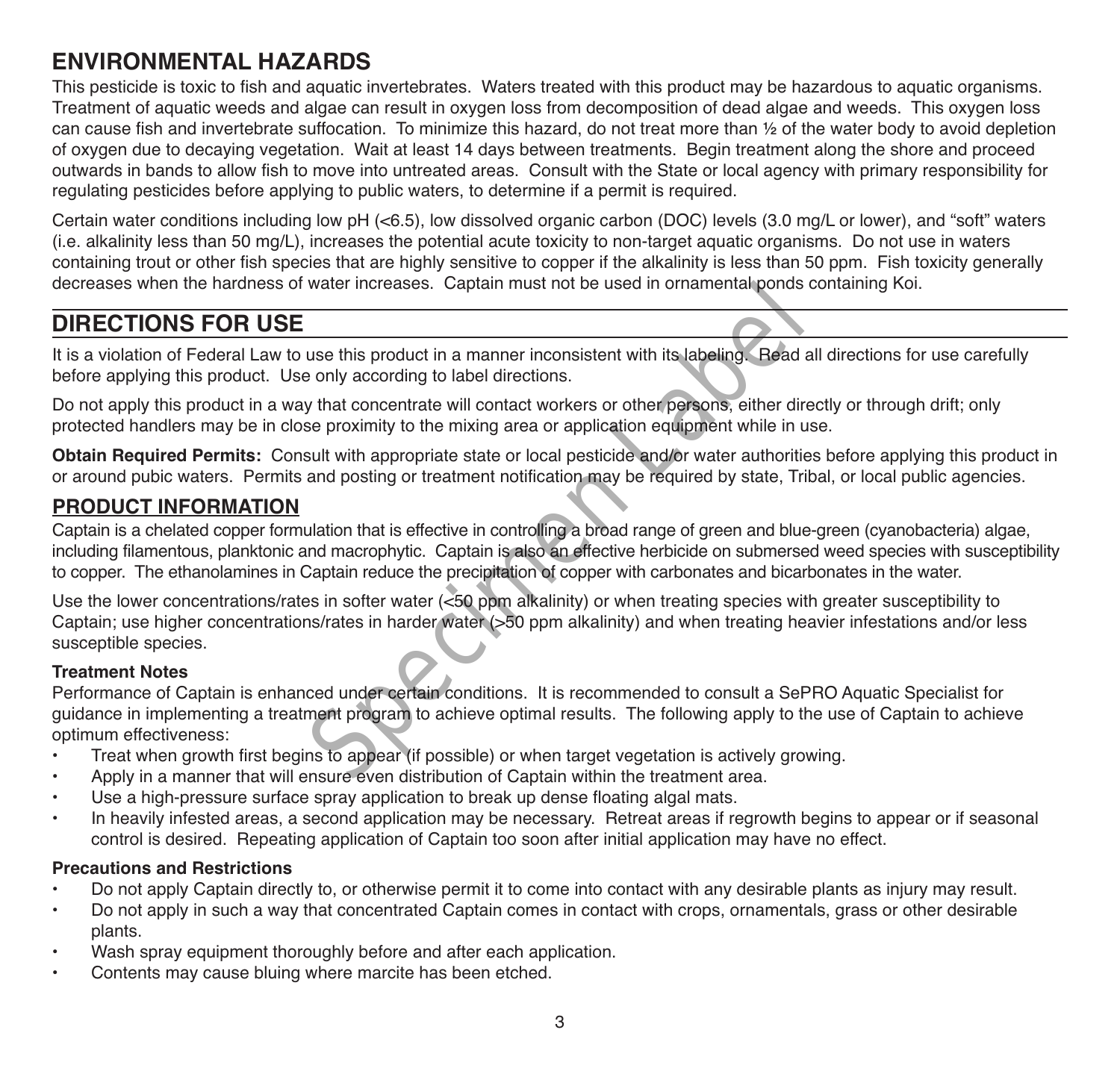#### **Spray Drift Management**

A variety of factors including weather conditions (e.g., wind direction, wind speed, temperature, relative humidity) and method of application (e.g., ground, aerial, airblast, chemigation) can influence pesticide drift. The applicator must evaluate all factors and make appropriate adjustments when applying this product.

#### **Droplet Size**

Apply only as a medium or coarser spray (ASAE standard 572) or a volume mean diameter of 300 microns or greater for spinning atomizer nozzles.

#### **Wind Speed**

Do not apply at wind speeds greater than 15 mph. Only apply this product if the wind direction favors on-target deposition (approximately 3 to 10 mph), and there are no sensitive areas within 250 feet downwind.

#### **Temperature Inversions**

If applying at wind speeds less than 3 mph, the applicator must determine if a) conditions of temperature inversion exist, or b) stable atmospheric conditions exist at or below nozzle height. Do not make applications into areas of temperature inversions or stable atmospheric conditions. and 3 mph, the applicator must determine if a) conditions of temperate below nozzle height. Do not make applications into areas of temperaturements<br>
interments<br>
interments<br>
and local pesticide drift requirements regarding

#### **Other State and Local Requirements**

Applicators must follow all state and local pesticide drift requirements regarding application of copper compounds. Where states have more stringent regulations, they must be observed.

#### **Equipment**

All aerial and ground application equipment must be properly maintained and calibrated using appropriate carriers or surrogates.

#### **Additional requirements for aerial applications:**

- The boom length must not exceed 75% of the wingspan or 90% of the rotor blade diameter.
- Release spray at the lowest height consistent with efficacy and flight safety. Do not release spray at a height greater than 10 feet above the crop canopy unless a greater height is required for aircraft safety.
- When applications are made with a crosswind, the swath must be displaced downwind. The applicator must compensate for this displacement at the up and downwind edge of the application area by adjusting the path of the aircraft upwind.

#### **Additional requirements for ground boom application:**

Do not apply with a nozzle height greater than 4 feet above the crop canopy.

#### **APPLICATION INFORMATION**

**For aquatic weed control (including algae and vascular plants), do not exceed a concentration of 1.0 ppm copper during any single application; wait a minimum of 14 days between retreatments. (Note: In aquaculture, do not exceed a concentration of 0.4 ppm during any single application when targeting nuisance algae; there are no restrictions on retreatment intervals).**

#### **Application Methods and Rates**

#### *Surface Spray/Injection Algaecide Application*

For effective control, proper rates of Captain should be maintained for a minimum of three hours. The application concentrations/rates in Table 1 are based on static or minimal flow situations. Where significant dilution occurs from untreated waters or loss of water, within a three hour period, Captain may have to be metered in (refer to the *Drip System or Metering Pump Application for Flowing Water Treatments* section of this label).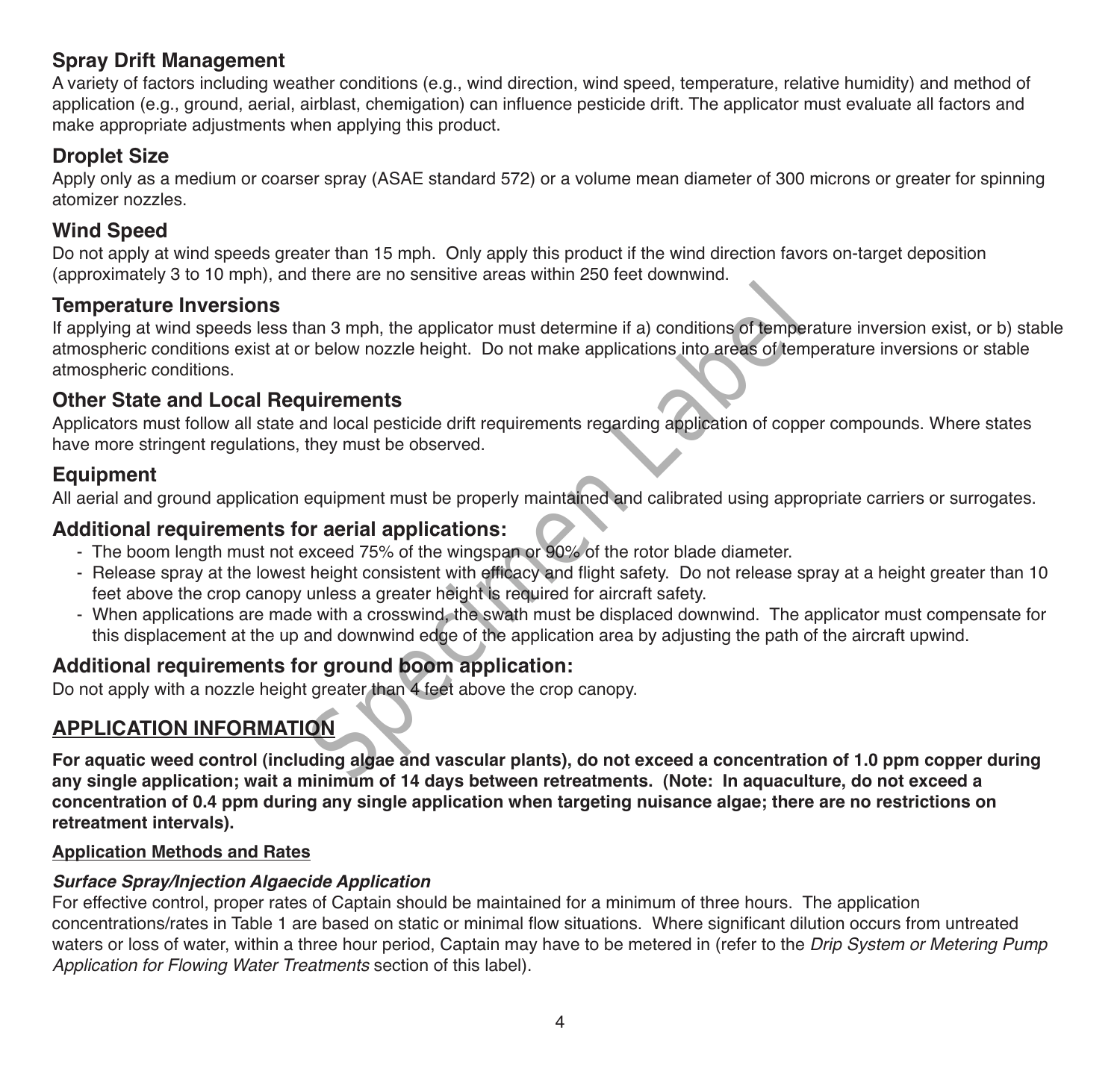Identify the algae growth present as one of the following types: planktonic (suspended), filamentous (mat-forming), or macrophytic algae (chara/nitella).

Determine the surface acreage (1 acre =  $43.560$  ft.<sup>2</sup>) and average depth of infested area.

Refer to chart below to determine gallons of Captain to apply per surface acre.

| <b>TABLE 1</b><br>Captain Application Rates (Gallons per surface acre)                                                                                                                                                                                                                                                                                                                                                                                                                                                                                                                                                                                                                 |                          |                                        |                                                                                                                                                                                                                  |  |
|----------------------------------------------------------------------------------------------------------------------------------------------------------------------------------------------------------------------------------------------------------------------------------------------------------------------------------------------------------------------------------------------------------------------------------------------------------------------------------------------------------------------------------------------------------------------------------------------------------------------------------------------------------------------------------------|--------------------------|----------------------------------------|------------------------------------------------------------------------------------------------------------------------------------------------------------------------------------------------------------------|--|
|                                                                                                                                                                                                                                                                                                                                                                                                                                                                                                                                                                                                                                                                                        | Dose                     | <b>Rates</b>                           |                                                                                                                                                                                                                  |  |
| <b>Algae Type or Species</b>                                                                                                                                                                                                                                                                                                                                                                                                                                                                                                                                                                                                                                                           | <b>PPM</b><br>Copper     | <b>Gallons per</b><br><b>Acre Foot</b> | <b>Treatment Comments</b>                                                                                                                                                                                        |  |
| Planktonic<br>(Suspended)                                                                                                                                                                                                                                                                                                                                                                                                                                                                                                                                                                                                                                                              | $0.2 - 1.0$              | $0.6 - 3.0$                            | Apply lower rates for light infestations. Use higher rates on<br>heavy blooms and where algae masses are clumped and<br>accumulated.                                                                             |  |
| Filamentous<br>(Mat-forming)                                                                                                                                                                                                                                                                                                                                                                                                                                                                                                                                                                                                                                                           | $0.2 - 1.0$ <sup>t</sup> | $0.6 - 3.0$                            | Apply lower rates for early season applications, light<br>infestations or treatment of regrowth. Apply higher rates on<br>surface mats and species such as Pithophora, Cladophora,<br>Lyngbya, and Hydrodictyon. |  |
| Macrophytic<br>(Chara/Nitella/Starry Stonewort)                                                                                                                                                                                                                                                                                                                                                                                                                                                                                                                                                                                                                                        | $0.4 - 1.0$              | $1.2 - 3.0$                            | Apply lower rates for new infestations or early season<br>growth. Apply higher rates on older, established calcified<br>plants. Apply as close to plant growth as possible.                                      |  |
| t For planktonic and filamentous algae, Captain may be applied up to 1.0 ppm when growth conditions require higher rates and for<br>difficult to control species.                                                                                                                                                                                                                                                                                                                                                                                                                                                                                                                      |                          |                                        |                                                                                                                                                                                                                  |  |
| For dense infestations of filamentous algae or where the species of Hydrodictyon, Cladophora or Pithophora are present, apply the<br>higher rate in the rate range. Filamentous algae species are easier to control before floating to the water's surface (when they are<br>forming on the pond/lake bottom). An adjuvant, such as d-limonene or similar surfactant, may be added for enhanced control of<br>floating mats or difficult to control species of algae. Follow surfactant labeling instructions for application rates and use directions.                                                                                                                                |                          |                                        |                                                                                                                                                                                                                  |  |
| For planktonic (suspended) algae and free-floating filamentous algae mats, application rates should be based on treating to depths<br>where algae are present (e.g. the upper 3 to 4 feet of water). For dense infestations and in certain other situations, it may be<br>necessary to calculate rates based on the depth of known algae infestation (e.g. >4 feet) or require treating the entire water column<br>in the target area. To calculate the application rate per surface acre, multiply the application rate in Table 1 (0.6 to 3.0 Gallon per<br>Agra East) by the average dapth of infectation, as average water dapth if infectation seephen the entire water equipment |                          |                                        |                                                                                                                                                                                                                  |  |

For planktonic (suspended) algae and free-floating filamentous algae mats, application rates should be based on treating to depths where algae are present (e.g. the upper 3 to 4 feet of water). For dense infestations and in certain other situations, it may be necessary to calculate rates based on the depth of known algae infestation (e.g. >4 feet) or require treating the entire water column in the target area. To calculate the application rate per surface acre, multiply the application rate in Table 1 (0.6 to 3.0 Gallon per Acre Foot) by the average depth of infestation, or average water depth if infestation reaches the entire water column.

As a surface or subsurface application, Captain may be applied diluted or undiluted, whichever is most suitable to ensure uniform coverage of the area to be treated. Dilution with water may be necessary at the lower application rates. Dilute the required amount of Captain with enough water to ensure even distribution in the treated area with the type of equipment being used. For best results, dilute Captain in water to provide a minimum spray mix of 20 to 50 gallons per acre; in areas with heavy infestations of filamentous algae, a total tank mix of >50 gallons per acre may be necessary; break up floating algae mats before spraying or while application is being made.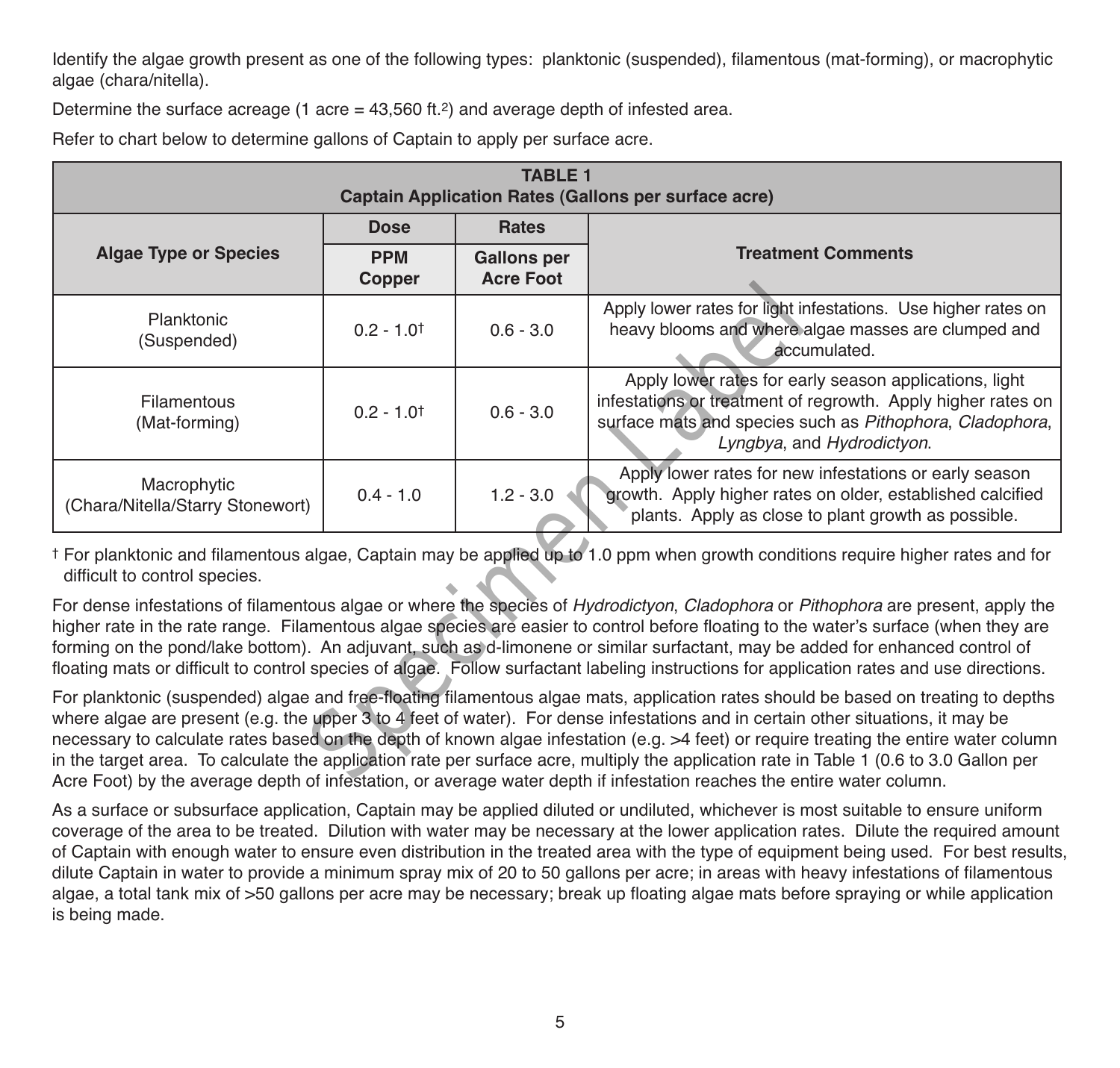#### *Drip System or Metering Pump Application for Flowing Water Treatments*

#### **For Use in Potable Water, Canals, Ditches, and Irrigation and Drainage Systems**

For optimal control, apply Captain as soon as algae begin active growth or interfere noticeably with normal delivery of water (clogging of lateral headgates, suction screens, weed screens, and siphon tubes). Delaying treatment could perpetuate the problem causing massing and compacting of plants. Heavy infestations and low flow may cause poor distribution resulting in unsatisfactory control. Under these conditions repeated applications or increasing water flow rate during application may be necessary.

Prior to treatment it is important to accurately determine water flow rates. In the absence of weirs, orifices, or similar devices, which give accurate waterflow measurements, volume of flow can be estimated by the following formula:

**Cubic feet per second (cfs)** = average width (feet) **x** average depth (feet) **x** average velocity<sup>†</sup> (feet/second) **x** 0.9

†: The velocity can be estimated by determining the length of time it takes a floating object to travel a defined distance. Divide the distance (feet) by the time (seconds) to estimate velocity (feet/seconds). This measure should be repeated 3 times at the intended application site and then calculate the average velocity.

After accurately determining the water flow rate in cfs or gallons/minute, find the corresponding Captain rate in Table 2 or use the below formula.

| determining the water flow rate in cfs or gallons/minute, find the corresponding Captain rate in Table 2<br>cfs <b>X</b> desired concentration of copper (ppm) = quarts/hour of application |                        |             |                     |                |
|---------------------------------------------------------------------------------------------------------------------------------------------------------------------------------------------|------------------------|-------------|---------------------|----------------|
| <b>TABLE 2</b><br><b>Captain Application Rates For Flowing Water</b>                                                                                                                        |                        |             |                     |                |
|                                                                                                                                                                                             | <b>Water Flow Rate</b> | <b>PPM</b>  | <b>Captain Rate</b> |                |
| <b>CFS</b>                                                                                                                                                                                  | Gal/min.               | Copper      | Quart/hr.           | $mL/min$ .     |
|                                                                                                                                                                                             | 450                    | $0.2 - 1.0$ | $0.2 - 1.0$         | $3.2 - 15.7$   |
| $\overline{2}$                                                                                                                                                                              | 900                    | $0.2 - 1.0$ | $0.4 - 2.0$         | $6.3 - 31.5$   |
| 3                                                                                                                                                                                           | 1,350                  | $0.2 - 1.0$ | $0.6 - 3.0$         | $9.5 - 47.3$   |
| 4                                                                                                                                                                                           | 1,800                  | $0.2 - 1.0$ | $0.8 - 4.0$         | $12.6 - 63.0$  |
| 5                                                                                                                                                                                           | 2,250                  | $0.2 - 1.0$ | $1.0 - 5.0$         | $15.8 - 78.5$  |
| 10                                                                                                                                                                                          | 4,500                  | $0.2 - 1.0$ | $2.0 - 10.0$        | $31.5 - 157.7$ |
| 100                                                                                                                                                                                         | 45,000                 | $0.2 - 1.0$ | $20 - 100.0$        | $315 - 1,577$  |

Calculate the amount of Captain needed to maintain the drip rate for a treatment period of 3 hours by multiplying either:

#### **Quarts / hr x 3; Milliliters / Minute x 180; or Fluid ounces / Minute x 180.**

Rates will target 1.0 ppm copper concentration in the treated water for the treatment period. Lower concentrations may be used on highly susceptible algae species or if longer exposure times are maintained. Introduction of the chemical should be made in the channel at weirs or other turbulence-creating structures to promote the dispersion of the chemical. For injection periods longer than three hours (180 minutes), calculate the amount of Captain needed by multiplying the rate by the desired time in minutes or hours, as appropriate.

Use a drum or tank equipped with a valve or other volume control device that can be calibrated to maintain a constant drip rate. Use a stopwatch and appropriate measuring container to set the desired drip rate. Readjust accordingly if the canal flow rate changes during the treatment period. A small pump or other metering device may be used to meter Captain into the water more accurately. Application can be made using diluted or undiluted material.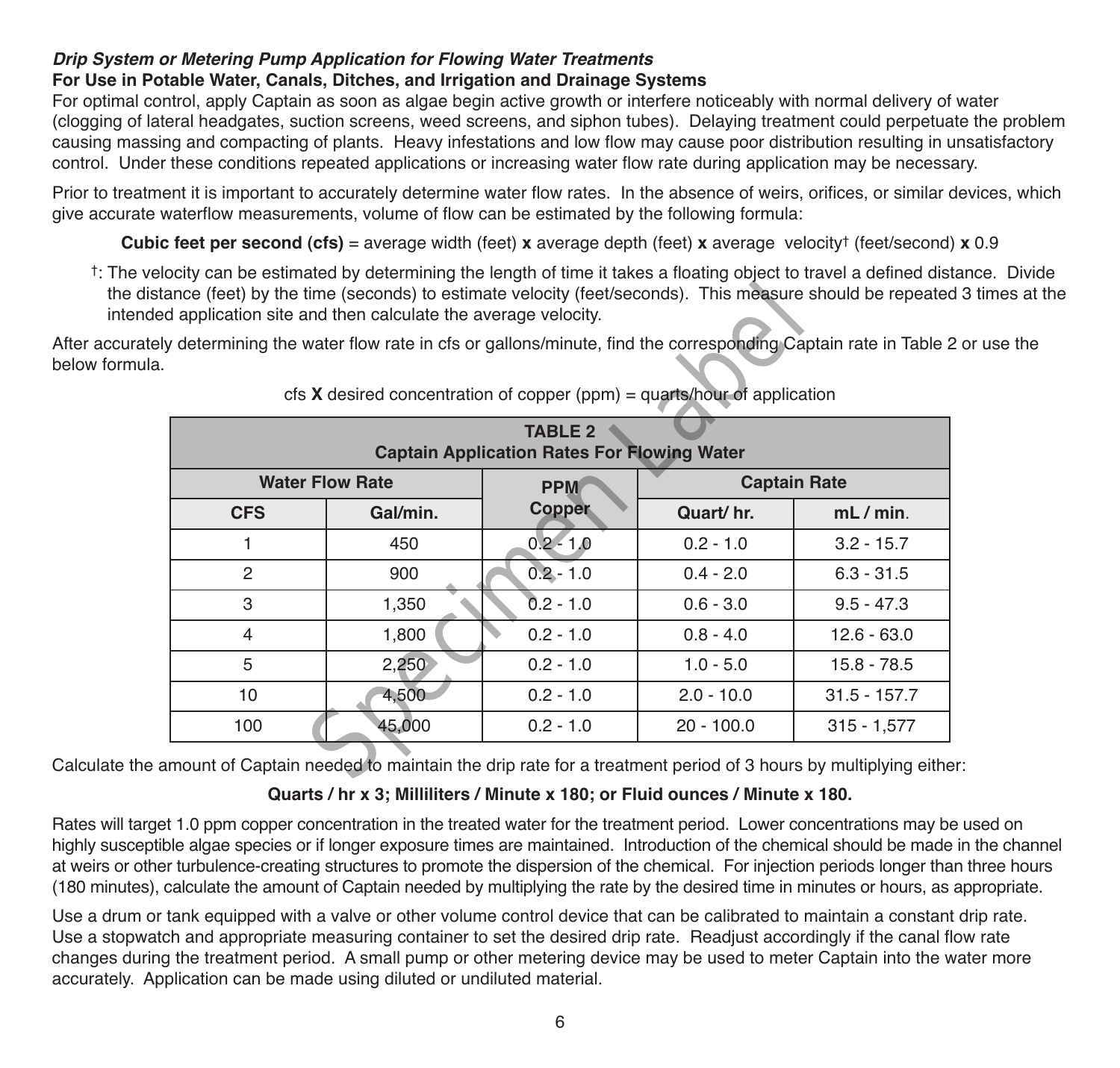Results can vary depending upon species and density of algae and vegetation, desired distance of control and flow rate, and impact of water quality on efficacy. Periodic maintenance treatments may be required to maintain seasonal control. It is recommended to consult a SePRO Aquatic Specialist to determine optimal use rate, location of treatment stations and treatment period under local conditions.

#### *Chemigation System Application*

Captain may be applied for the maintenance of chemigation systems. To control algae in chemigation systems Captain should be applied continuously during water application. For continuous addition application apply 0.91 - 9.1 gallons of Captain per 1,000,000 (one million) gallons of water (0.3 - 3.0 gallons of Captain per acre-foot of water). This will produce a concentration of 0.1 to 1.0 ppm of copper. Do not exceed 1.0 ppm of copper or 0.91 gallons of Captain per 100,000 gallons of water. For additional guidance regarding specific calibrations or application techniques contact application equipment manufacturer, supplier, or pest control advisor. It is not necessary to agitate or dilute Captain in the supply tank before application to chemigation systems.

| <b>TABLE 3</b><br><b>Application Rates for Chemigation Systems</b> |                          |                  |                            |        |  |
|--------------------------------------------------------------------|--------------------------|------------------|----------------------------|--------|--|
| Copper                                                             | <b>Amount of Captain</b> |                  |                            |        |  |
| <b>Concentration</b>                                               | Per Acre-foot            |                  | <b>Per Million Gallons</b> |        |  |
| (ppm)                                                              | <b>Gallons</b>           | Liters           | Gallons                    | Liters |  |
| 0.1                                                                | 0.3                      | 1.1              | 0.9                        | 3.4    |  |
| 0.2                                                                | 0.6                      | 2.3              | 1.8                        | 6.8    |  |
| 0.3                                                                | 0.9                      | 3.4 <sub>0</sub> | 2.8                        | 10.6   |  |
| 0.4                                                                | 1.2                      | 4.5              | 3.7                        | 14.0   |  |
| 0.5                                                                | 1.5                      | 5.7              | 4.6                        | 17.4   |  |
| 0.6                                                                | 1.8<br>ó.                | 6.8              | 5.5                        | 22.8   |  |
| 0.7                                                                | 2.1                      | 7.9              | 6.4                        | 24.2   |  |
| 0.8                                                                | 2.4                      | 9.1              | 7.3                        | 27.6   |  |
| 0.9                                                                | 2.7                      | 10.2             | 8.3                        | 31.4   |  |
| 1.0                                                                | 3.0                      | 11.3             | 9.1                        | 34.4   |  |
|                                                                    |                          |                  |                            |        |  |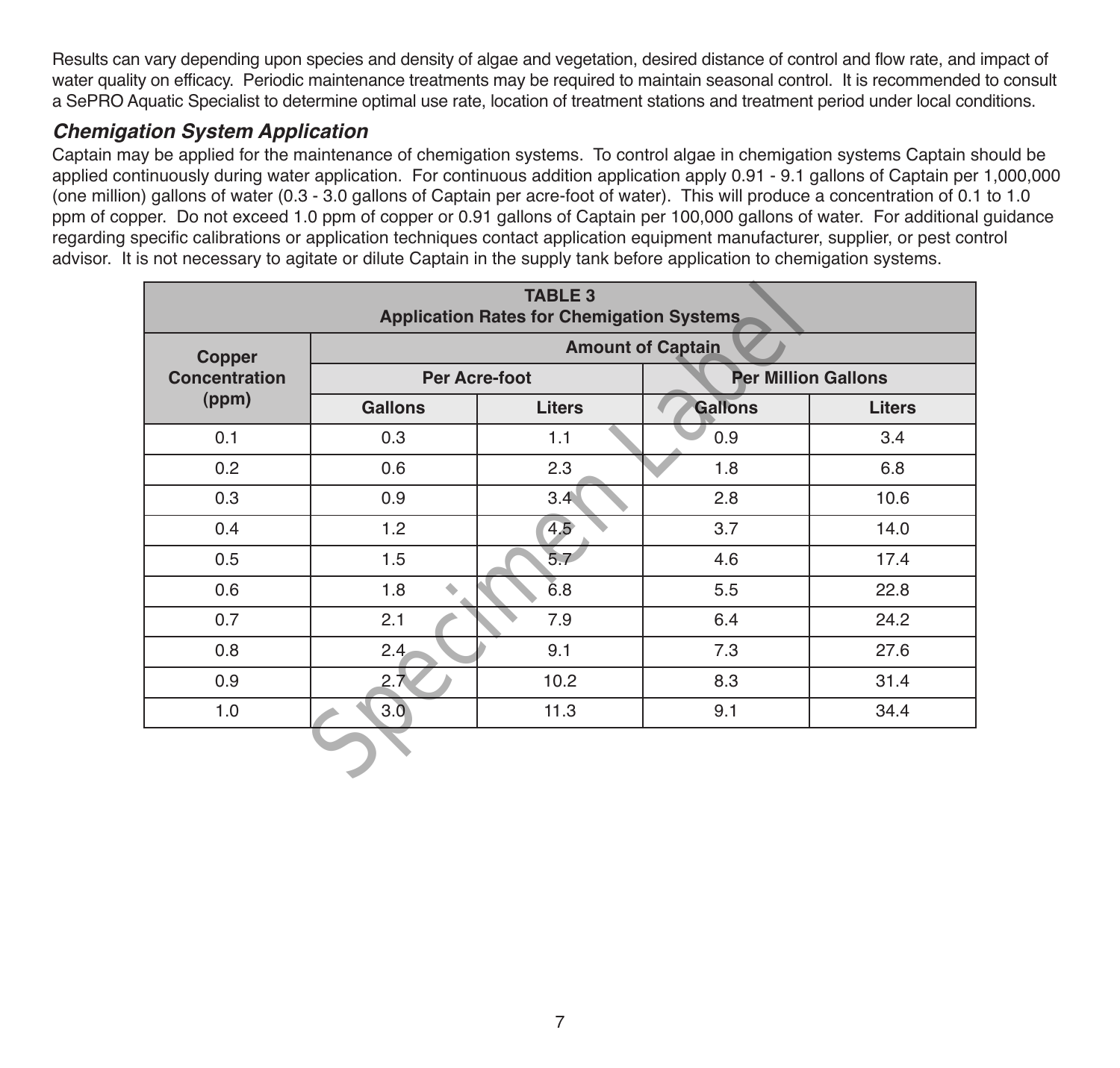### **CHEMIGATION SYSTEM APPLICATION**

- Apply Captain only through sprinkler and drip irrigation systems including: center pivot, lateral move, end tow, side (wheel) roll, traveler, big gun, solid set, or hand move; flood (basin), furrow, border or drip (trickle) systems.
- Crop injury, lack of effectiveness, or illegal pesticide residues in the crop can result from non-uniform distribution of treated water.
- If you have questions about calibration, contact your SePRO Aquatic Specialist, State Extension Service, equipment manufacturer, or other experts.
- Do not connect an irrigation system (including greenhouse systems) used for pesticide application to a public water system unless the pesticide label-prescribed safety devices for public water systems are in place (refer to the *Chemigation Systems Connected to a Public Water Supply* section of this label).
- A person knowledgeable of the chemigation system and responsible for its operation or under the supervision of the responsible person, shall shut the system down and make necessary adjustments should the need arise. The injection system should be inspected, calibrated, and maintained before application of Captain begins.

#### **Chemigation Systems Connected to a Public Water Supply**

- Public water system means a system for the provision to the public of piped water for human consumption if such system has at least 15 service connections or regularly serves an average of at least 25 individuals daily at least 60 days out of the year.
- Chemigation systems connected to public water systems must contain a functional, reduced-pressure zone, back flow preventer (RPZ) or the functional equivalent in the water supply line upstream from the point of pesticide introduction. There shall be a complete physical break (air gap) between the flow outlet end of the fill pipe and the top or overflow rim of the reservoir tank of at least twice the inside diameter of the fill pipe. Suppry section of this table).<br>
The chemigration system and responsible for its operation or under<br>
the the system down and make necessary adjustments should the<br>
ted, and maintained before application of Captain begins.<br>
- The pesticide injection pipeline must contain a functional, automatic, quick-closing check valve to prevent the flow of fluid back toward the injection.
- The pesticide injection pipeline must contain a functional, normally closed, solenoid-operated valve located on the intake side of the injection pump and connected to the system interlock to prevent fluid from being withdrawn from the supply tank when the irrigation system is either automatically or manually shut down.
- The system must contain functional interlocking controls to automatically shut off the pesticide injection pump when the water pump motor stops or in cases where there is no water pump, when the water pressure decreases to the point where pesticide distribution is adversely affected.
- Systems must use a metering pump, such as a positive displacement injection pump (e.g., diaphragm pump) effectively designed and constructed of materials that are compatible with pesticides and capable of being fitted with a system interlock.
- Do not apply when wind speed favors drift beyond the area intended for treatment.

#### **Sprinkler Chemigation Requirements**

- The system must contain a functional check valve, vacuum relief valve, and low pressure drain appropriately located on the irrigation pipeline to prevent water source contamination from back flow.
- The pesticide injection pipeline must contain a functional, automatic, quick-closing check valve to prevent the flow of fluid back toward the injection pump.
- The pesticide injection pipeline must also contain a functional, normally closed, solenoid-operated valve located on the intake side of the injection pump and connected to the system interlock to prevent fluid from being withdrawn from the supply tank when the irrigation system is either automatically or manually shut down.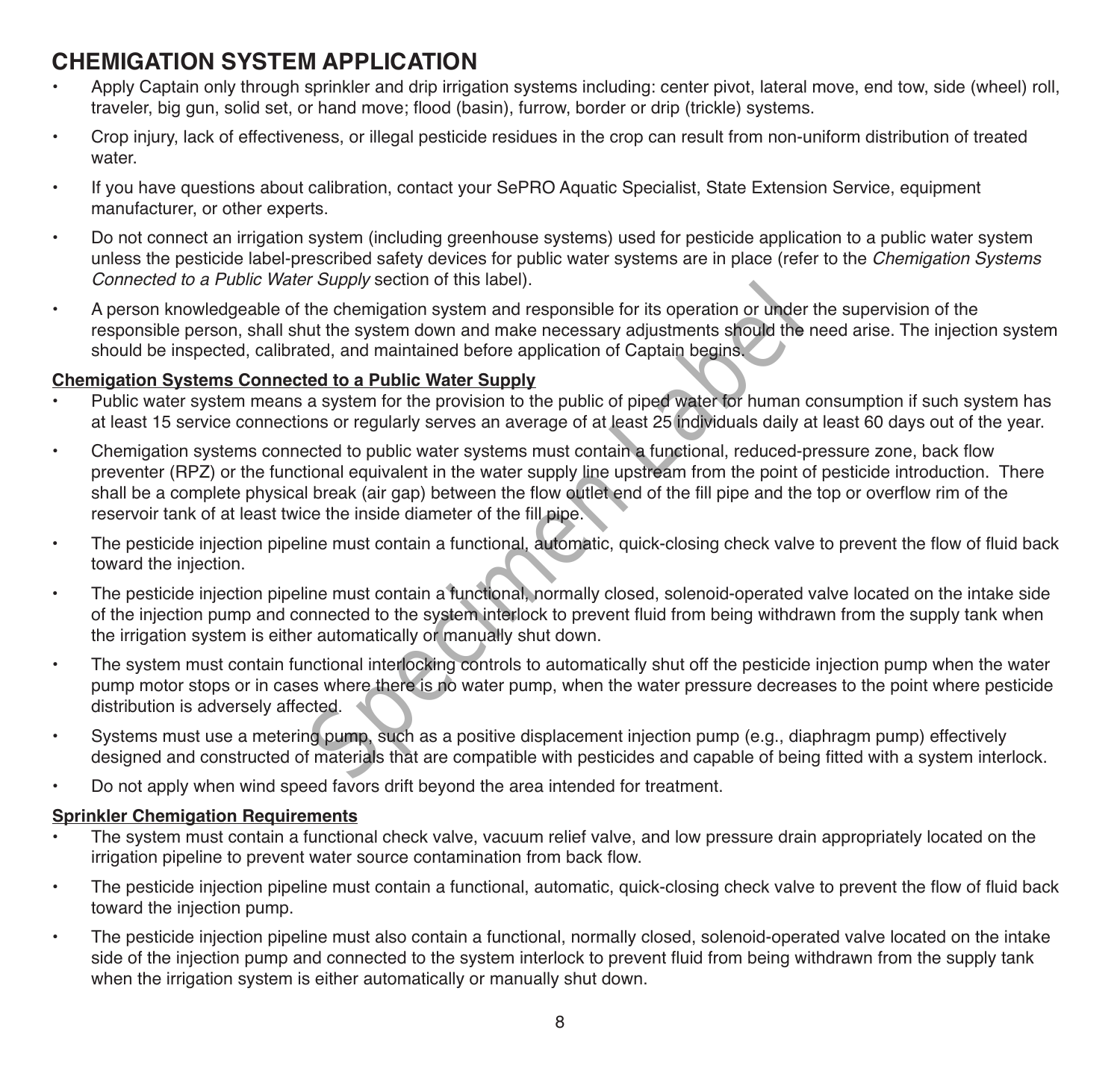- The system must contain functional interlocking controls to automatically shut off the pesticide injection pump when the water pump motor stops.
- The irrigation line or water pump must include a functional pressure switch which will stop the water pump motor when the water pressure decreases to the point where pesticide distribution is adversely affected.
- Systems must use a metering pump, such as a positive displacement injection pump (e.g.. diaphragm pump) effectively designed and constructed of materials that are compatible with pesticides and capable of being fitted with a system interlock.
- Do not apply when wind speed favors drift beyond the area intended for treatment.

#### **Floor (Basin), Furrow and Border Chemigation Requirements**

- Systems using a gravity flow pesticide dispensing system must meter the pesticide into the water at the head of the field and downstream of a hydraulic discontinuity such as a drop structure or weir box to decrease potential for water source contamination from back flow if water flow stops.
- Systems utilizing a pressurized water and pesticide injection system must meet the following requirements:
	- The system must contain a functional check valve, vacuum relief valve, and low pressure drain appropriately located on the irrigation pipeline to prevent water source contamination from back flow.
	- o The pesticide injection pipeline must contain a functional, automatic, quick-closing check valve to prevent the flow of fluid back toward the injection pump.
- o The pesticide injection pipeline must also contain a functional, normally closed, solenoid-operated valve located on the intake side of the injection pump and connected to the system interlock to prevent fluid from being withdrawn from the supply tank when the irrigation system is either automatically or manually shut down. isocommuny such as a arop structure or weir box to decrease pote<br>is it water flow stops.<br>The value of which as a drop structure or weir box to decrease pote<br>in a functional check valve, vacuum relief valve, and low pressur
	- o The system must contain functional interlocking controls to automatically shut off the pesticide injection pump when the water pump motor stops.
	- o The irrigation line or water pump must include a functional pressure switch which will stop the water pump motor when the water pressure decreases to the point where pesticide distribution is adversely affected.
	- o Systems must use a metering pump, such as a positive displacement injection pump (e.g., diaphragm pump) effectively designed and constructed of materials that are compatible with pesticides and capable of being fitted with a system interlock.

#### **Drip (Trickle) Chemigation Requirements**

- The system must contain a functional check valve, vacuum relief valve, and low pressure drain appropriately located on the irrigation pipeline to prevent water source contamination from back flow.
- The pesticide injection pipeline must contain a functional, automatic, quick-closing check valve to prevent the flow of fluid back toward the injection pump.
- The pesticide injection pipeline must also contain a functional, normally closed, solenoid-operated valve located on the intake side of the injection pump and connected to the system interlock to prevent fluid from being withdrawn from the supply tank when the irrigation system is either automatically or manually shut down.
- The system must contain functional interlocking controls to automatically shut off the pesticide injection pump when the water pump motor stops.
- The irrigation line or water pump must include a functional pressure switch which will stop the water pump motor when the water pressure decreases to the point where pesticide distribution is adversely affected.
- Systems must use a metering pump, such as a positive displacement injection pump (e.g.. diaphragm pump) effectively designed and constructed of materials that are compatible with pesticides and capable of being fitted with a system interlock.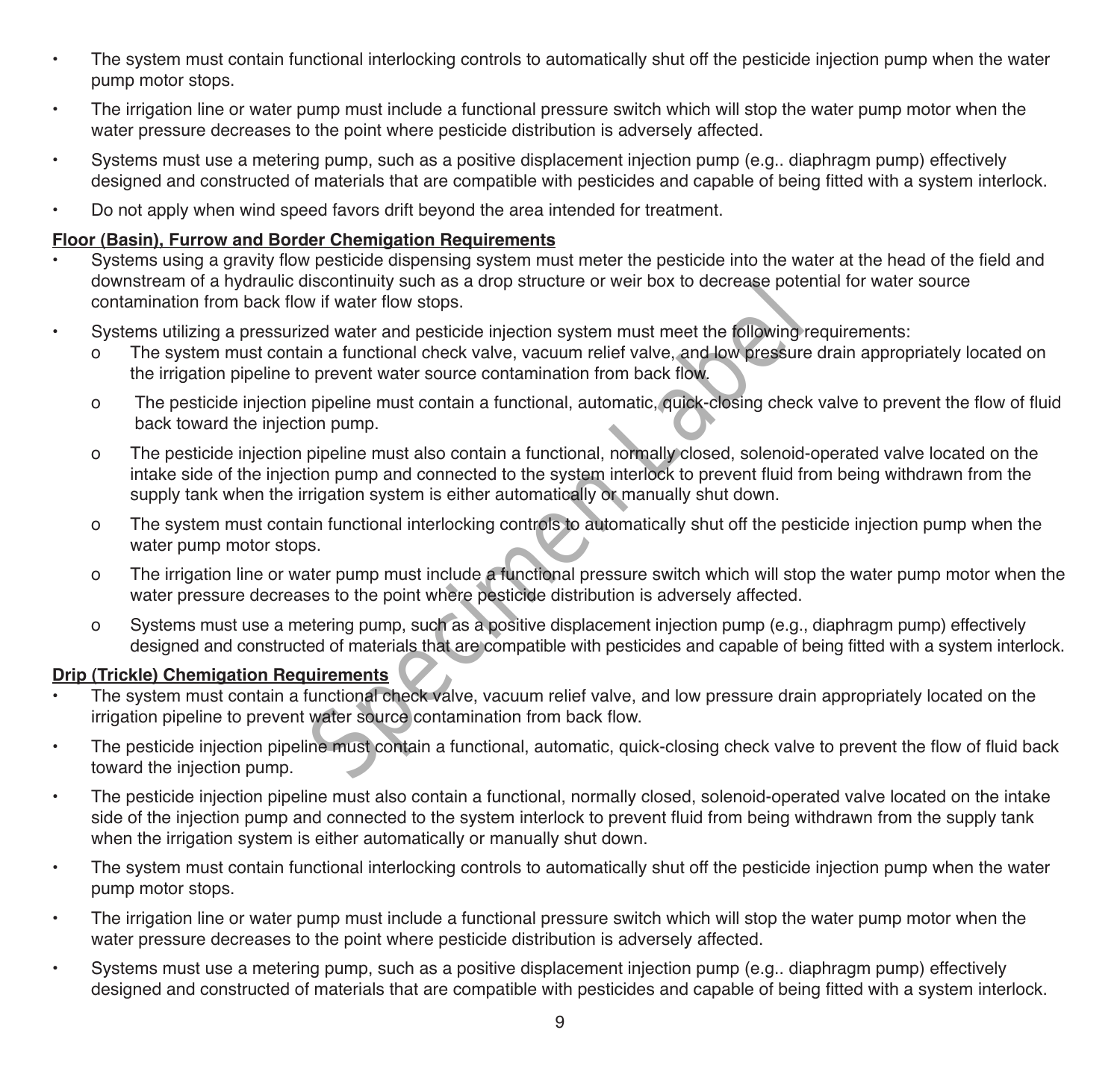#### *Submersed Plant Control Applications*

Captain can be applied to control hydrilla (*Hydrilla verticillata*), egeria (*Egeria densa*), and other aquatic weeds with susceptibility to copper. Apply Captain at a rate to achieve 0.75 to 1.0 ppm copper (2.3 to 3.0 Gallons Captain/Acre foot). In heavily infested areas, a second application after the 14 day retreatment interval may be necessary.

#### *Tank Mix Applications*

Captain can be tank mixed with other herbicides to improve efficacy; and to control algae in areas where heavy algae growth may cover target submersed plant species and interfere with herbicide exposure. Do not mix concentrates in tank without first adding water. To ensure compatibility, a jar test is recommended before field application. Captain must not be mixed with any product containing a label prohibition against such mixing and must be used in accordance with the more restrictive of the label limitations and precautions. No label dosage rates should be exceeded.

#### **Hydrilla Control – Captain + Diquat Tank Mix**

Captain can be mixed with diquat (diquat dibromide) at 4 gallons Captain and 2 gallons diquat (Littora\*, Reward® - 2 lbs a.i./gallon) per acre. Lower rates of Captain may also enhance the activity of diquat. Captain should be applied at a minimum of 0.1 ppm in combination with diquat. Higher rates may be needed in areas with dense weeds.

Specimental

10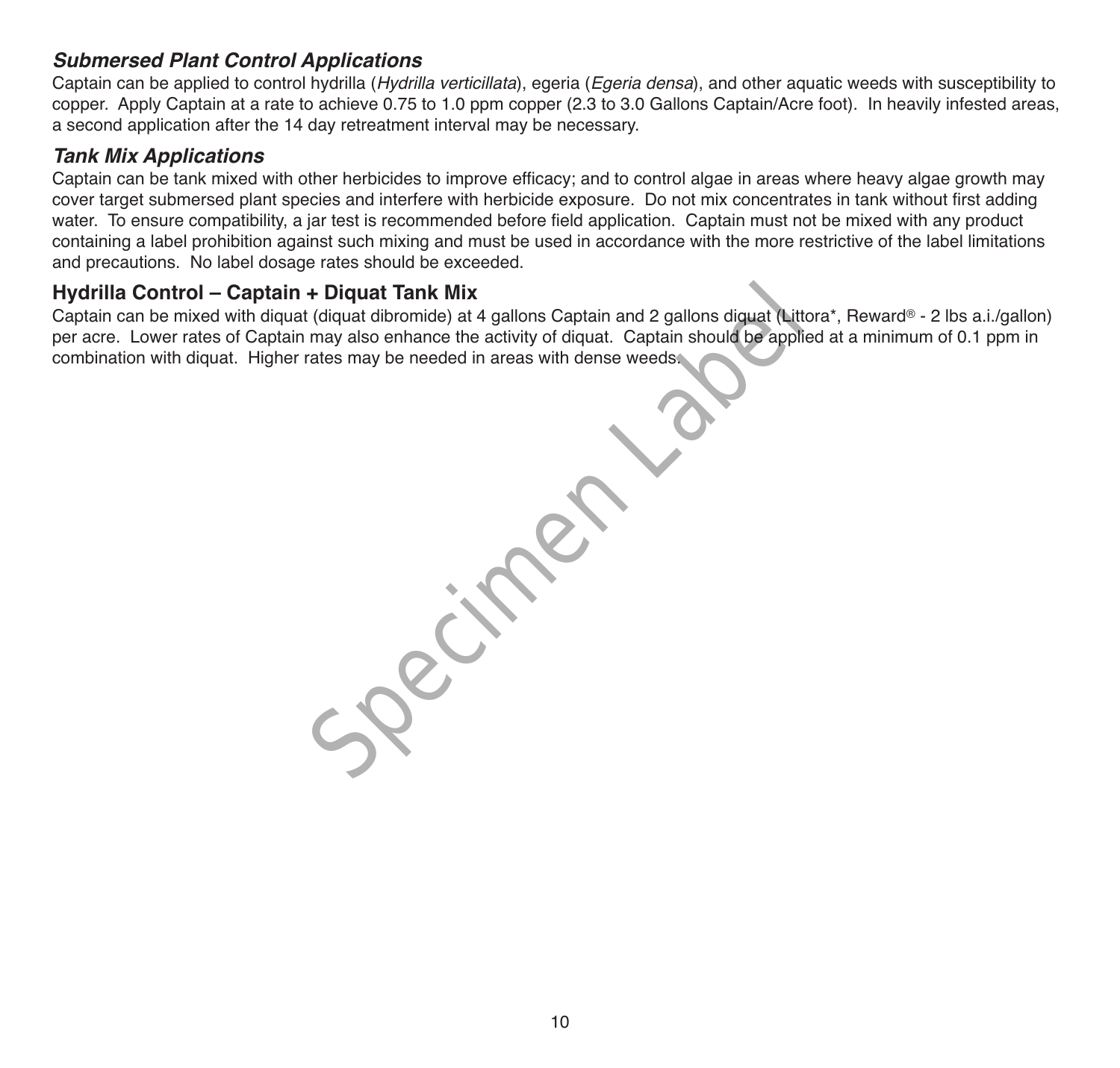## **STORAGE AND DISPOSAL**

Do not contaminate water, food, or feed by storage and disposal.

**Pesticide Storage:** Store in a cool dry place. Do not store near feed or foodstuffs. In case of leak or spill, use absorbent materials to contain liquids and dispose in a manner consistent with the pesticide disposal instructions.

**Pesticide Disposal:** Pesticide wastes are acutely hazardous. Improper disposal of excess pesticide, spray mixture, or rinsate is a violation of Federal Law. If these wastes cannot be disposed of by use according to label instructions, contact your State Pesticide or Environmental Control Agency, or the Hazardous Waste representative at the nearest EPA Regional Office for guidance. Wastes resulting from the use of this product may be disposed of on site or at an approved waste disposal facility. **Container Disposal**

**Nonrefillable Container. DO NOT reuse or refill this container.** Triple rinse or pressure rinse container (or equivalent) promptly after emptying; then offer for recycling, if available, or reconditioning, if appropriate, or puncture and dispose of in a sanitary landfill, or by incineration, or by other procedures approved by state and local authorities.

**Triple rinse containers small enough to shake (capacity ≤ 5 gallons) as follows:** Empty the remaining contents into application equipment or a mix tank and drain for 10 seconds after the flow begins to drip. Fill the container 1/4 full with water and recap. Shake for 10 seconds. Pour rinsate into application equipment or a mix tank, or store rinsate for later use or disposal. Drain for 10 seconds after the flow begins to drip. Repeat this procedure two more times.

**Triple rinse containers too large to shake (capacity >5 gallons) as follows:** Empty the remaining contents into application equipment or a mix tank. Fill the container ¼ full with water. Replace and tighten closures. Tip container on its side and roll it back and forth, ensuring at least one complete revolution, for 30 seconds. Stand the container on its end and tip it back and forth several times. Turn the container over onto its other end and tip it back and forth several times. Empty the rinsate into application equipment or a mix tank, or store rinsate for later use or disposal. Repeat this procedure two more times. **Example 10** to shall the product means the product means the procedures approved by state and local authorities.<br>
The procedures approved by state and local authorities.<br>
The procedures approved by state and local author

**Pressure rinse as follows:** Empty the remaining contents into application equipment or mix tank and continue to drain for 10 seconds after the flow begins to drip. Hold container upside down over application equipment or mix tank, or collect rinsate for later use or disposal. Insert pressure rinsing nozzle in the side of the container and rinse at about 40 PSI for at least 30 seconds. Drain for 10 seconds after the flow begins to drip.

**Refillable Container.** Refill this container with pesticide only. **DO NOT** reuse this container for any other purpose. Triple rinsing the container before final disposal is the responsibility of the person disposing of the container. Cleaning before refilling is the responsibility of the refiller.

**Triple rinse as follows:** To clean the container before final disposal, empty the remaining contents from this container into application equipment or mix tank. Fill the container about 10% full with water. Agitate vigorously or recirculate water with the pump for 2 minutes. Pour or pump rinsate into application equipment or rinsate collection system. Repeat this rinsing procedure two more times.

When this container is empty, replace the cap and seal all openings that have been opened during use; return the container to the point of purchase or to a designated location. This container must only be refilled with a pesticide product. Prior to refilling, inspect carefully for damage such as cracks, punctures, abrasions, worn-out threads and closure devices. Check for leaks after refilling and before transport. **DO NOT** transport if this container is damaged or leaking. If the container is damaged, or leaking, or obsolete and not returned to the point of purchase or to a designated location, triple rinse emptied container and offer for recycling, if available, or dispose of container in compliance with state and local regulations.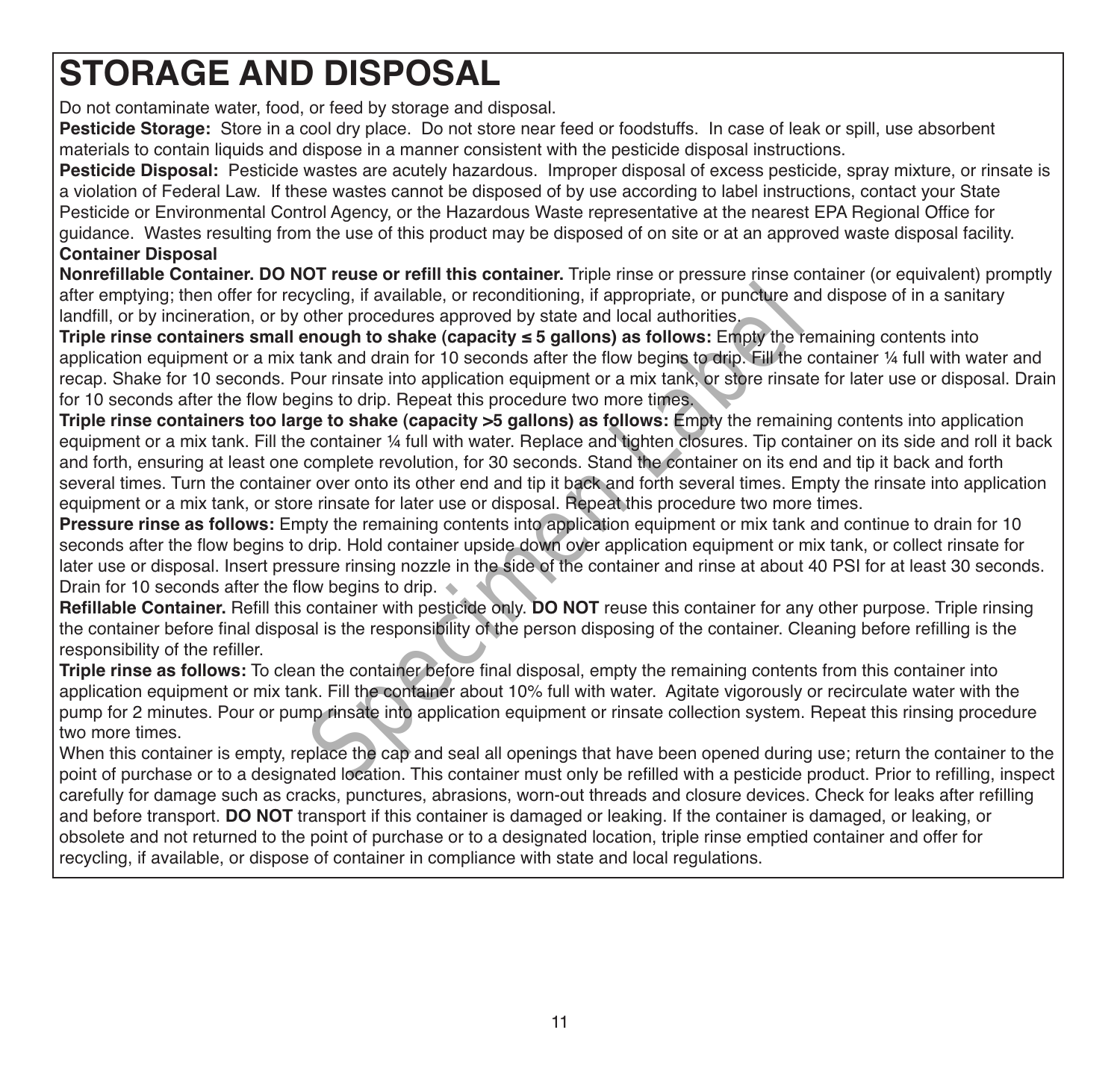#### **TERMS AND CONDITIONS OF USE**

If terms of the following *Warranty Disclaimer, Inherent Risks of Use* and *Limitation of Remedies* are not acceptable, return unopened package at once to the seller for a full refund of purchase price paid. Otherwise, to the extent consistent with applicable law, use by the buyer or any other user constitutes acceptance of the terms under *Warranty Disclaimer, Inherent Risks of Use,* and *Limitation of Remedies*.

#### **WARRANTY DISCLAIMER**

SePRO Corporation warrants that the product conforms to the chemical description on the label and is reasonably fit for the purposes stated on the label when used in strict accordance with the directions, subject to the inherent risks set forth below. TO THE EXTENT CONSISTENT WITH APPLICABLE LAW, SEPRO CORPORATION MAKES NO OTHER EXPRESS OR IMPLIED WARRANTY OF MERCHANTABILITY OR FITNESS FOR A PARTICULAR PURPOSE OR ANY OTHER EXPRESS OR IMPLIED WARRANTY.

#### **INHERENT RISKS OF USE**

It is impossible to eliminate all risks associated with use of this product. Plant injury, lack of performance, or other unintended consequences may result because of such factors as use of this product contrary to label instructions (including conditions noted on the label such as unfavorable temperatures, soil conditions, etc.), abnormal conditions (such as excessive rainfall, drought, tornadoes, hurricanes), presence of other materials, the manner of application, or other factors, all of which are beyond the control of SePRO Corporation or the seller. To the extent consistent with applicable law, all such risks shall be assumed by buyer. SPOR A PARTICULAR PURPOSE OR ANY OTHER EXPRESS ON SERVICT AND THER EXPRESS ON SERVICT SERVICT SERVICT SERVICT SERVICT SERVICT SERVICT SERVICT SUPPRET SUPPRET SUPPRET UNDETENTING A SUPPRET SUPPRET USED IN the manner of appl

#### **LIMITATION OF REMEDIES**

To the extent consistent with applicable law, the exclusive remedy for losses or damages resulting from this product (including claims based on contract, negligence, strict liability, or other legal theories) shall be limited to, at SePRO Corporation's election, one of the following:

- (1) Refund of purchase price paid by buyer or user for the product bought, or
- (2) Replacement of amount of the product used.

To the extent consistent with applicable law, SePRO Corporation shall not be liable for losses or damages resulting from handling or use of this product unless SePRO Corporation is promptly notified of such losses or damages in writing. In no case shall SePRO Corporation be liable for consequential or incidental damages or losses.

The terms of the *Warranty Disclaimer, Inherent Risks of Use,* and this *Limitation of Remedies* cannot be varied by any written or verbal statements or agreements. No employee or sales agent of SePRO Corporation or the seller is authorized to vary or exceed the terms of the *Warranty Disclaimer* or this *Limitations of Remedies* in any manner.

©Copyright 2012 SePRO Corporation \*Trademark of SePRO Corporation

Reward® is a trademark of Syngenta Group Company